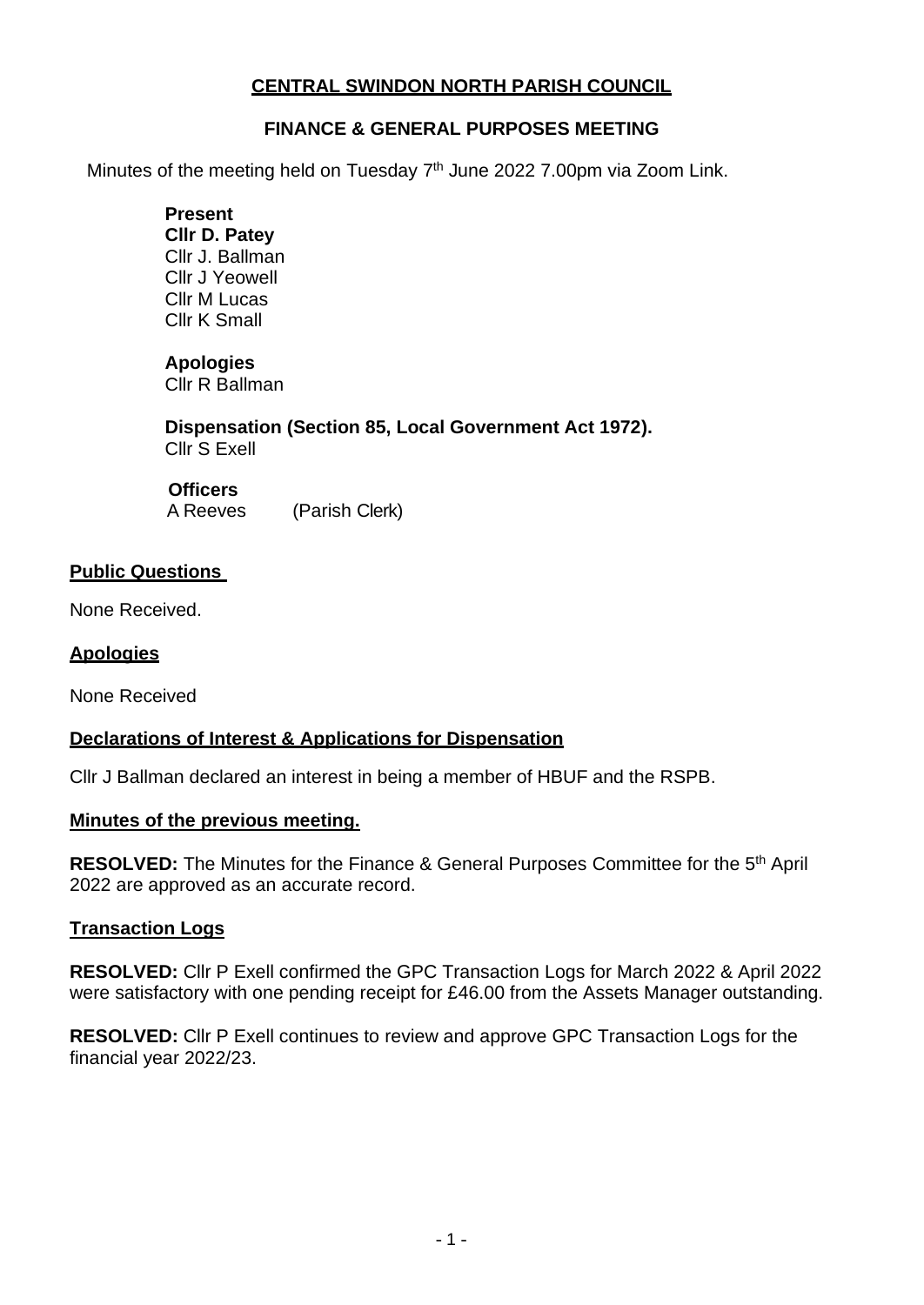## **Budget Report April 2022**

**RESOLVED**: Councillors **NOTED** the report.

### **Payments Lists**

**RESOLVED:** Councillors **NOTED** the March 2022 & April 2022 Payments List report.

### **Ward Allowance Requests**

**RESOLVED:** Cllr I Edwards: £200.00 approved for the purchase of 'missing gap' sarsen stones at Pembroke Gardens.

**RESOLVED:** Cllr S Exell: Ceiling approval of £800.00 for evacuation safety improvements for the Even Swindon Community Centre Children's Day Care. The Clerk to confirm exact amount when finalised.

### **Grant Applications**

### **£250.00 for Threshold Housing Link. Swindon Singing Event.**

The Clerk presented written clarification as requested in April 2022 in relation to the capacity in which Kevin Parry is applying for the grant. Kevin Parry is an SBC Borough Councillor. Kevin Parry confirmed he is submitting an application in the name of Threshold Housing Link.

**RESOLVED:** For £250.00 to be provided to Threshold Housing Link for Bowl and Music costs as a proportional support for any CSNPC residents who may benefit.

#### **£1,000 for Open Door, Gorse Hill. Registered Charity Number: 1107869**

Open Door wish to support adults with learning difficulties with a weekly swim session, the cost is £35 per hour over 51 weeks with a total cost of £1,785.00.

**RESOLVED:** For £1,000 to be provided to the Open Door, Gorse Hill, Registered Charity Number 1107869 for swimming pool hire. The Clerk is also to enquire which swimming pool venue is to be used.

## **2021/22 Year End Spend against Budget**

**RESOLVED:** To **NOTE** the 2021/22 Year End Spend against Budget report.

#### **EMR & Capital Budget**

Cllr J Yeowell queried whether the two pending accruals on Grass Verges & Moredon Youth Funds were continuing. The Clerk confirmed they would continue to be accrued for 2022/23.

#### **RESOLVED:** To **NOTE** the EMR & Capital Budget report

#### **Audit Working Party Notes**

**RESOLVED:** To **NOTE** the Audit Working Party notes from April 2022.